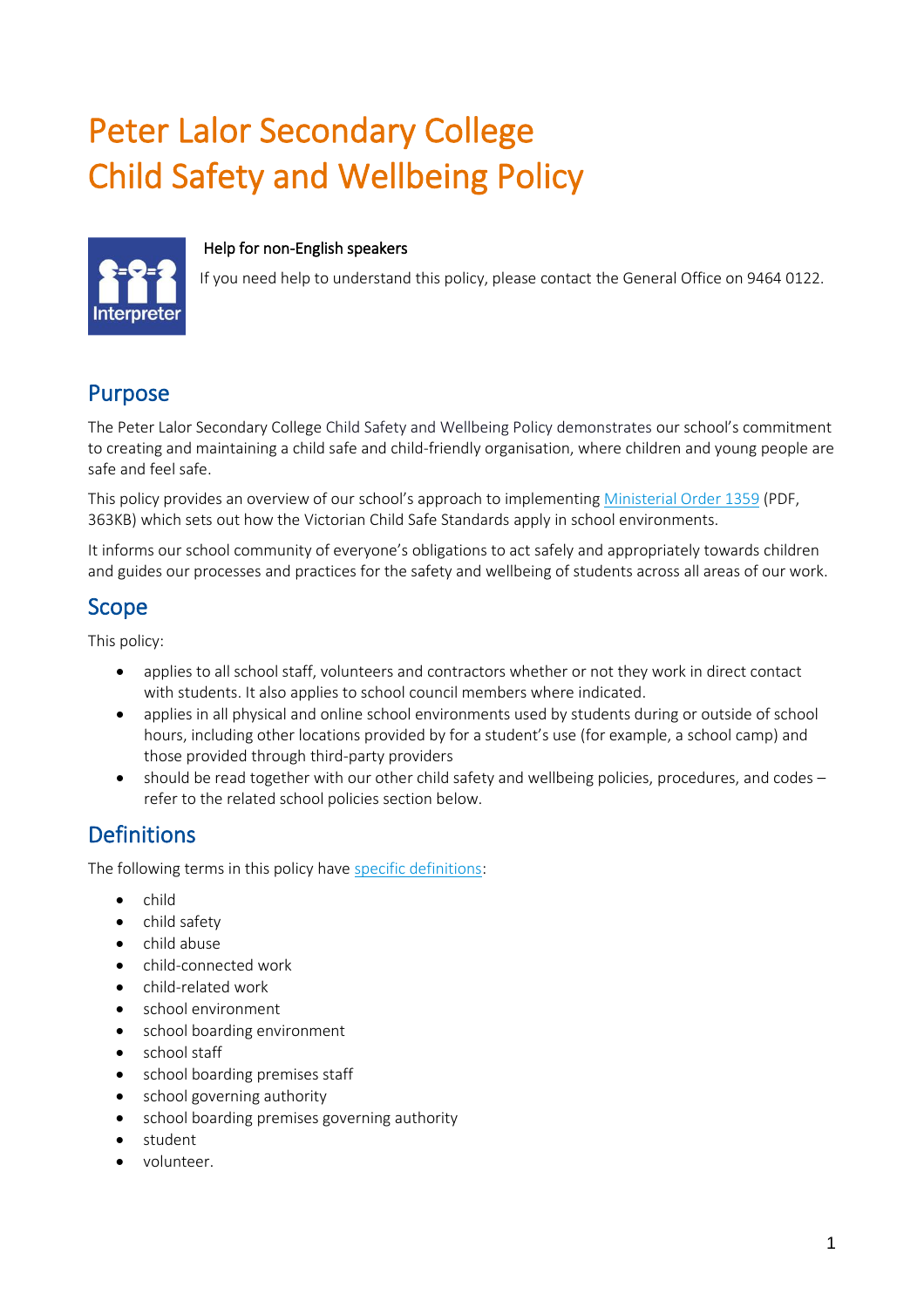# Statement of Commitment to Child Safety

Peter Lalor Secondary College is a child safe organisation which welcomes all children, young people and their families.

We are committed to providing environments where our students are safe and feel safe, where their participation is valued, their views respected, and their voices are heard about decisions that affect their lives. Our child safe policies, strategies and practices are inclusive of the needs of all children and students.

We have no tolerance for child abuse and take proactive steps to identify and manage any risks of harm to students in our school environments.

We promote positive relationships between students and adults and between students and their peers. These relationships are based on trust and respect.

We take proactive steps to identify and manage any risk of harm to students in our school environment. When child safety concerns are raised or identified, we treat these seriously and respond promptly and thoroughly.

Particular attention is given to the child safety needs of Aboriginal students, those from culturally and linguistically diverse backgrounds, international students, students with disabilities, those unable to live at home, children and young people who identify as lesbian, gay, bisexual, trans and gender diverse, intersex and queer (LGBTIQ+) and other students experiencing risk or vulnerability. Inappropriate or harmful behaviour targeting students based on these or other characteristics, such as racism or homophobia, are not tolerated at our school, and any instances identified will be addressed with appropriate consequences. Child safety is a shared responsibility. Every person involved in our school has an important role in promoting child safety and wellbeing and promptly raising any issues or concerns about a child's safety.

We are committed to regularly reviewing our child safe practices, and seeking input from our students, families, staff, and volunteers to inform our ongoing strategies.

### Roles and Responsibilities

#### School Leadership Team

Our school leadership team, comprising the Principal, Assistant Principals, and members of the School Improvement Team, are responsible for ensuring that a strong child safe culture is created and maintained, and that policies and practices are effectively developed and implemented in accordance with Ministerial Order 1359.

Principals and Assistant Principals will:

- ensure effective child safety and wellbeing governance, policies, procedures, codes and practices are in place and followed
- model a child safe culture that facilitates the active participation of students, families and staff in promoting and improving child safety, cultural safety and wellbeing
- enable inclusive practices where the diverse needs of all students are considered
- reinforce high standards of respectful behaviour between students and adults, and between students
- promote regular open discussion on child safety issues within the school community including at leadership team meetings, staff meetings and school council meetings
- facilitate regular professional learning for staff and volunteers (where appropriate) to build deeper understandings of child safety, cultural safety, student wellbeing and prevention of responding to abuse
- create an environment where child safety complaints and concerns are readily raised, and no one is discouraged from reporting an allegation of child abuse to relevant authorities.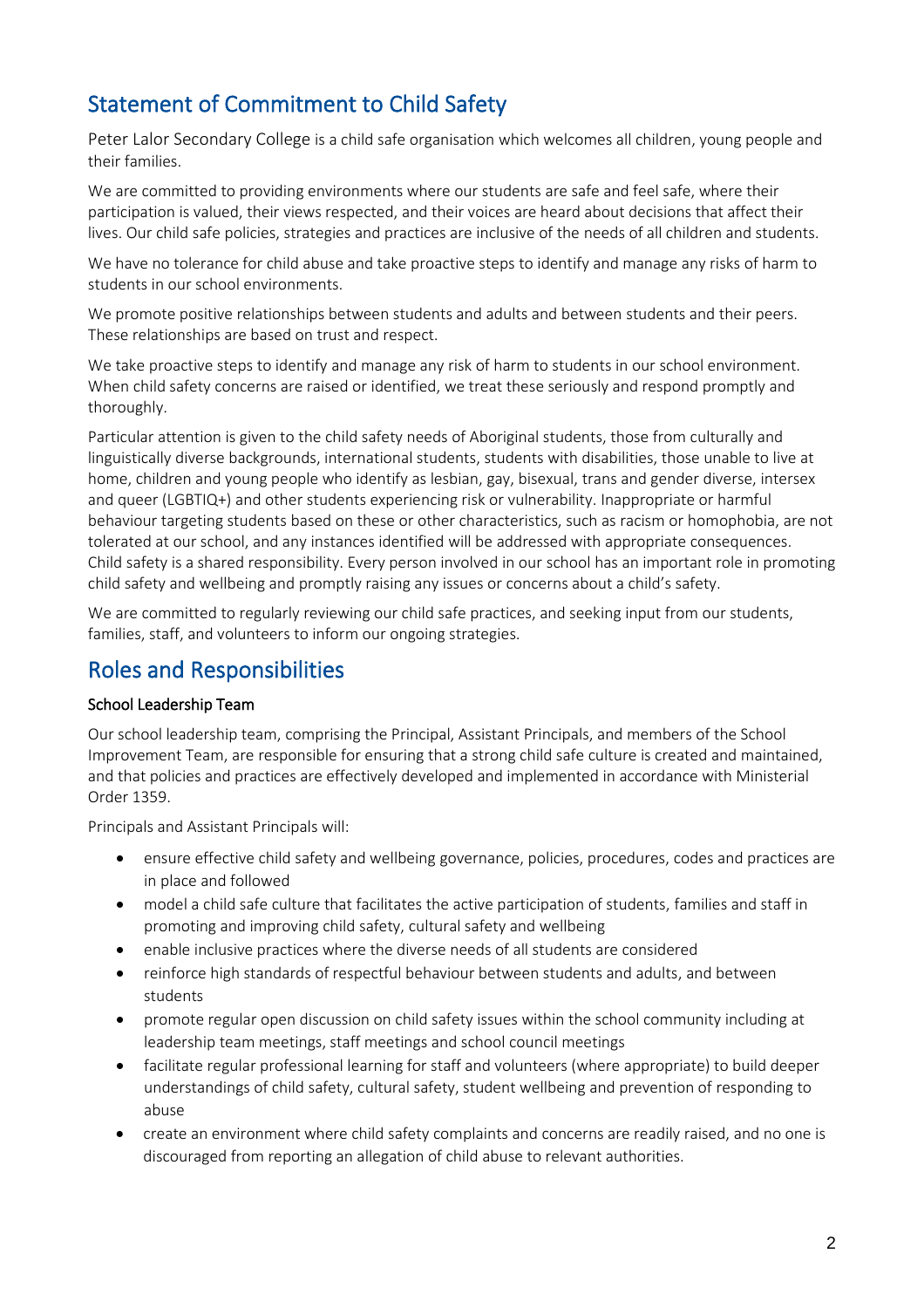#### School Staff and Volunteers

All staff and volunteers will:

- participate in child safety and wellbeing induction and training provided by the school or the Department of Education and Training, and always follow the school's child safety and wellbeing policies and procedures
- act in accordance with our Child Safety Code of Conduct
- identify and raise concerns about child safety issues in accordance with our Child Safety Responding and Reporting Obligations Policy and Procedures, including following th[e Four Critical Actions for](https://www.education.vic.gov.au/school/teachers/health/childprotection/Pages/report.aspx)  **[Schools](https://www.education.vic.gov.au/school/teachers/health/childprotection/Pages/report.aspx)**
- ensure students' views are taken seriously and their voices are heard about decisions that affect their lives
- implement inclusive practices that respond to the diverse needs of students.

#### School council

In performing the functions and powers given to them under the *Education and Training Reform Act 2006*, school council members will:

- champion and promote a child safe culture with the broader school community
- ensure that child safety is a regular agenda item at school council meetings
- undertake annual training on child safety
- approve updates to, and act in accordance with the Child Safety Code of Conduct to the extent that it applies to school council employees and members
- when hiring school council employees, ensure that selection, supervision, and management practices are child safe

#### Specific Staff Child Safety Responsibilities

Peter Lalor Secondary College has nominated a child safety champion to support the Principal to implement our child safety policies and practices, including staff and volunteer training.

The responsibilities of the child safety champion are outlined at [Guidance for child safety champions.](https://www.vic.gov.au/guidance-child-safety-champions) In addition to these roles, our child safety champion is also responsible for:

• Leading mental health and wellbeing

Our principal and child safety champion are the first point of contact for child safety concerns or queries and for coordinating responses to child safety incidents.

- The Principal is responsible for monitoring the school's compliance with the Child Safety and Wellbeing Policy. Anyone in our school community should approach the Principal if they have any concerns about the school's compliance with the Child Safety and Wellbeing Policy.
- The Principal is responsible for informing the school community about this policy, and making it publicly available
- Other specific roles and responsibilities are named in other child safety policies and procedures, including the Child Safety Code of Conduct, Child Safety Responding and Reporting Obligations (including Mandatory Reporting) Policy and Procedures, and Child Safety Risk Register.

Our school has also established a Child Safety and Wellbeing Team (SEW Team) and a Student Reference Group on child safety. The Child Safety and Wellbeing Team meet regularly to identify and respond to any ongoing matters related to child safety and wellbeing. The Student Reference Group (Connect Leaders) provides an opportunity for students to provide input into school strategies.

Our OHS Committee monitors the Child Safety Risk Register.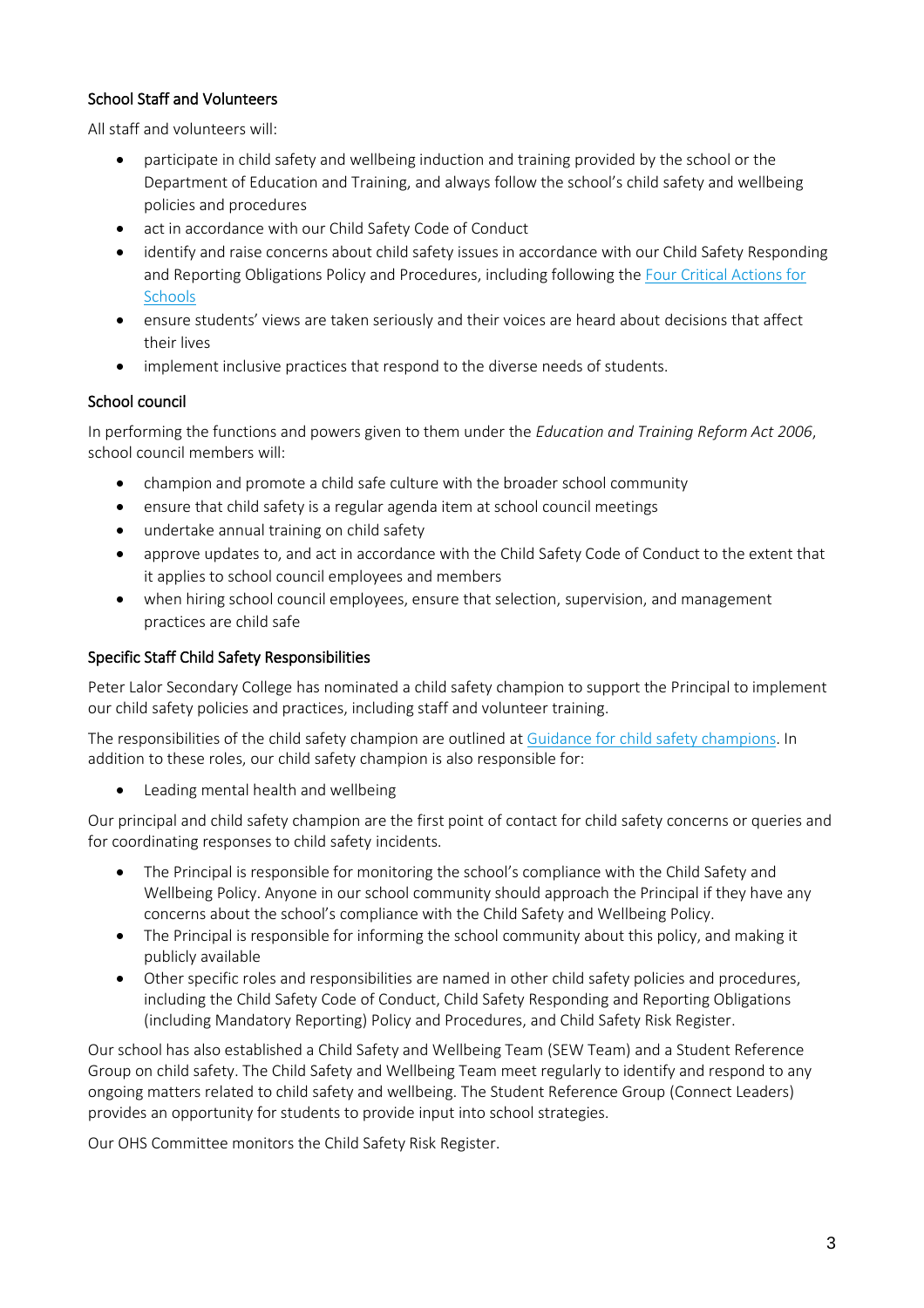# Child Safety Code of Conduct

Our Child Safety Code of Conduct sets the boundaries and expectations for appropriate behaviours between adults and students. It also clarifies behaviours that are not acceptable in our physical and online environments.

We ensure that students also know what is acceptable and what is not acceptable so that they can be clear and confident about what to expect from adults in the school.

The Child Safety Code of Conduct also includes processes to report inappropriate behaviour.

### Managing Risks to Child Safety and Wellbeing

At our school we identify, assess and manage risks to child safety and wellbeing in our physical and online school environments. These risks are managed through our child safety and wellbeing policies, procedures and practices, and in our activity specific risk registers, such as those we develop for off-site overnight camps, adventure activities and facilities and services we contract through third party providers for student use.

Our Child Safety Risk Register is used to record any identified risks related to child abuse alongside actions in place to manage those risks. Our school leadership team will monitor and evaluate the effectiveness of the actions in the Child Safety Risk Register at least annually.

# Establishing a Culturally Safe Environment

At Peter Lalor Secondary College, we are committed to establishing an inclusive and culturally safe school where the strengths of Aboriginal culture, values and practices are respected.

We think about how every student can have a positive experience in a safe environment. For Aboriginal students, we recognise the link between Aboriginal culture, identity and safety and actively create opportunities for Aboriginal students and the Aboriginal community to have a voice and presence in our school planning, policies, and activities.

We have developed the following strategies to promote cultural safety in our school community:

- Encourage and actively support students to ensure they have the ability to express their culture and enjoy their cultural rights
- Staff, students, volunteers and the school community are equipped to acknowledge and appreciate the strengths of Aboriginal culture and its importance to the wellbeing and safety of Aboriginal students.
- Measures are in place to ensure racism is identified, confronted and not tolerated, and any instances of racism are addressed with appropriate consequences
- Active support for the participation and inclusion of Aboriginal children and students and their families

### Student Empowerment

To support child safety and wellbeing at Peter Lalor Secondary College, we work to create an inclusive and supportive environment that encourages students and families to contribute to our child safety approach and understand their rights and their responsibilities.

Respectful relationships between students are reinforced and we encourage strong friendships and peer support in the school to ensure a sense of belonging through implementing the Berry Street Educational Model, Respectful Relationships, and our Cooperation Agreement.

We inform students of their rights through our whole school approach to Respectful Relationships] and give them the skills and confidence to recognise unsafe situations with adults or other students and to speak up and act on concerns relating to themselves or their peers. We ensure our students know who to talk to if they are worried or feeling unsafe and we encourage them to share concerns with a trusted adult at any time. Students and families can also access information on how to report concerns through the General Office.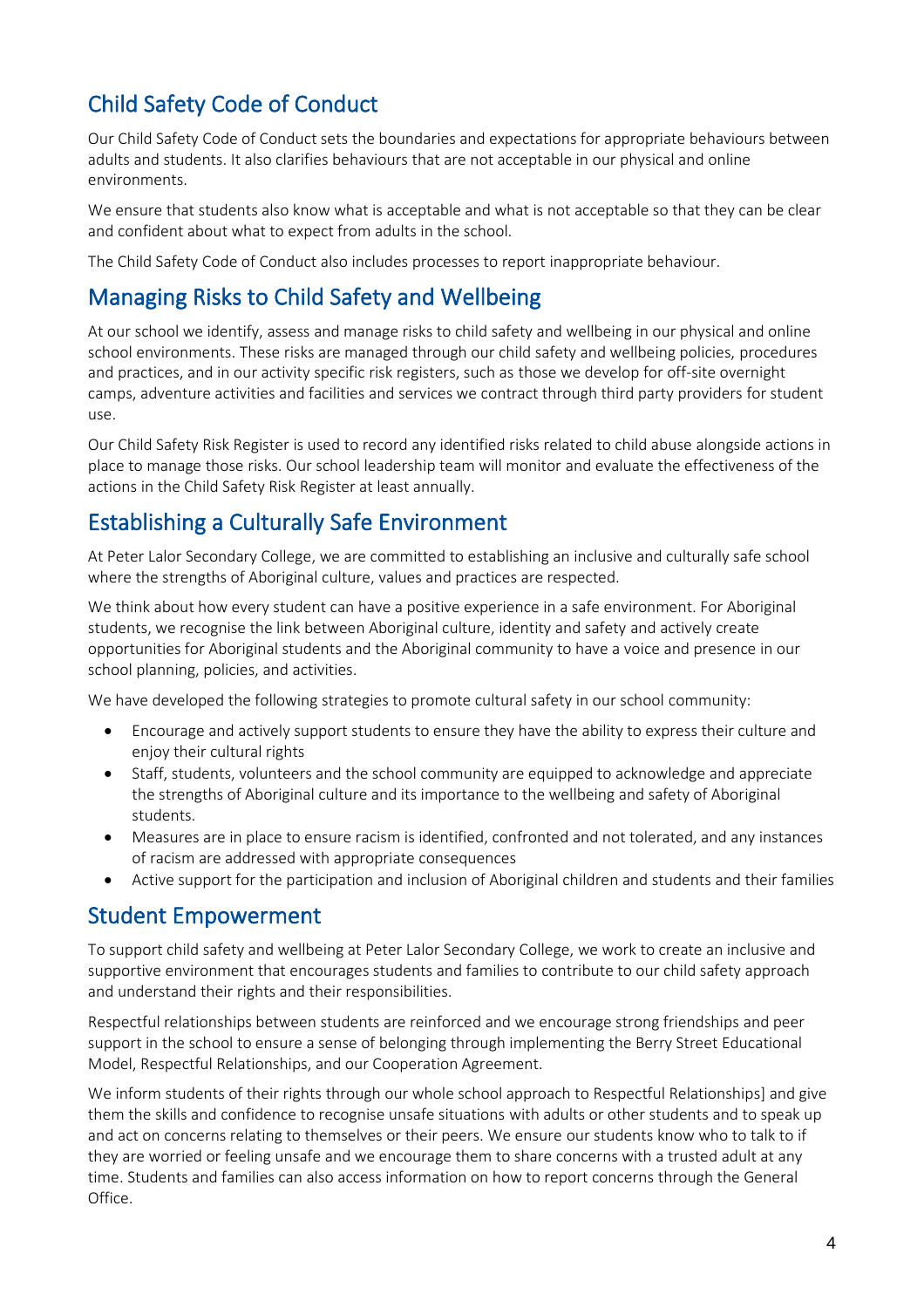When the school is gathering information in relation to a complaint about alleged misconduct or abuse of a child, we will listen to the complainant's account and take them seriously, check our understanding of the complaint, support the student and keep them (and their parents and carers, as appropriate) informed about progress.

### Family Engagement

Our families and the school community have an important role in monitoring and promoting children's safety and wellbeing and helping children to raise any concerns.

To support family engagement, at Peter Lalor Secondary College we are committed to providing families and community with accessible information about our school's child safe policies and practices and involving them in our approach to child safety and wellbeing.

We will create opportunities for families to have input into the development and review of our child safety policies and practices and encourage them to raise any concerns and ideas for improvement.

We do this by:

- Making all of our child safety policies and procedures available for students and parents via our College websit[e www.peterlalor.vic.edu.au.](http://www.peterlalor.vic.edu.au/)
- Consulting with the School Council
- Compass news posts will inform families and the school community about any significant updates to our child safety policies or processes, and strategies or initiatives that we are taking to ensure student safety.
- PROTECT Child Safety posters will be displayed across the school

# Diversity and Equity

As a child safe organisation, we celebrate the rich diversity of our students, families and community and promote respectful environments that are free from discrimination. Our focus is on wellbeing and growth for all.

We recognise that every child has unique skills, strengths and experiences to draw on.

We pay particular attention to individuals and groups of children and young people in our community with additional and specific needs. This includes tailoring our child safety strategies and supports to the needs of:

- Aboriginal children and young people
- children from culturally and linguistically diverse backgrounds
- children and young people with disabilities
- children unable to live at home or impacted by family violence
- international students
- children and young people who identify as LGBTIQ+.

Our Student Wellbeing and Engagement Policy provides more information about the measures we have in place to support diversity and equity.

# Suitable Staff and Volunteers

At Peter Lalor Secondary College, we apply robust child safe recruitment, induction, training, and supervision practices to ensure that all staff, contractors, and volunteers are suitable to work with children.

#### Staff Recruitment

When recruiting staff, we follow the Department of Education and Training's recruitment policies and guidelines, available on the Policy and Advisory Library (PAL) at: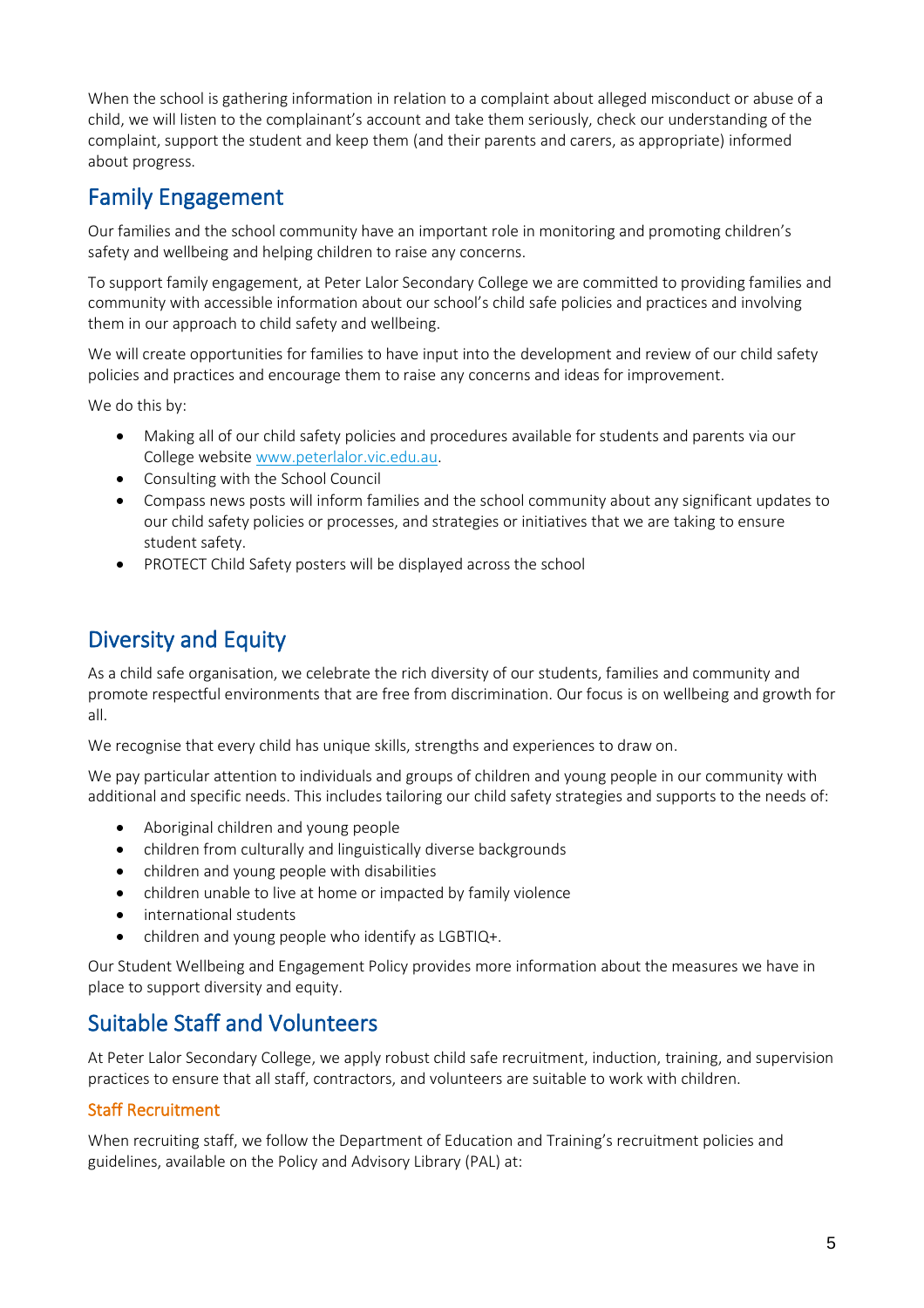- [Recruitment in Schools](https://www2.education.vic.gov.au/pal/recruitment-schools/overview)
- [Suitability for Employment Checks](https://www2.education.vic.gov.au/pal/suitability-employment-checks/overview)
- [School Council Employment](https://www2.education.vic.gov.au/pal/school-council-employment/overview)
- [Contractor OHS Management.](https://www2.education.vic.gov.au/pal/contractor-ohs-management/policy)

When engaging staff to perform child-related work, we:

- sight, verify and record the person's Working with Children clearance or equivalent background check such as a Victorian teaching registration
- collect and record:
	- o proof of the person's identity and any professional or other qualifications
	- o the person's history of working with children
	- o references that address suitability for the job and working with children.
	- o references that address suitability for the job and working with children.

#### Staff Induction

All newly appointed staff will be expected to participate in our child safety and wellbeing induction program. The program will include a focus on:

- the Child Safety and Wellbeing Policy (this document)
- the Child Safety Code of Conduct
- the Child Safety Responding and Reporting Obligations (including Mandatory Reporting) Policy and Procedures and
- any other child safety and wellbeing information that school leadership considers appropriate to the nature of the role.

#### Ongoing supervision and management of staff

All staff engaged in child-connected work will be supervised appropriately to ensure that their behaviour towards children is safe and appropriate.

Staff will be monitored and assessed to ensure their continuing suitability for child-connected work. This will be done by through PDPs and performance reviews.

Inappropriate behaviour towards children and young people will be managed swiftly and in accordance with our school and department policies and our legal obligations. Child safety and wellbeing will be paramount.

#### Suitability of volunteers

All volunteers are required to comply with our Volunteers Policy, which describes how we assess the suitability of prospective volunteers and outlines expectations in relation to child safety and wellbeing induction and training, and supervision and management.

# Child Safety Knowledge, Skills and Awareness

Ongoing training and education are essential to ensuring that staff understand their roles and responsibilities and develop their capacity to effectively address child safety and wellbeing matters.

In addition to the child safety and wellbeing induction, our staff will participate in a range of training and professional learning to equip them with the skills and knowledge necessary to maintain a child safe environment.

Staff child safety and wellbeing training will be delivered at least annually and will include guidance on:

- our school's child safety and wellbeing policies, procedures, codes, and practices
- completing the Protecting Children [Mandatory Reporting and Other Legal Obligations](http://elearn.com.au/det/protectingchildren/) online module annually
- recognising indicators of child harm including harm caused by other children and students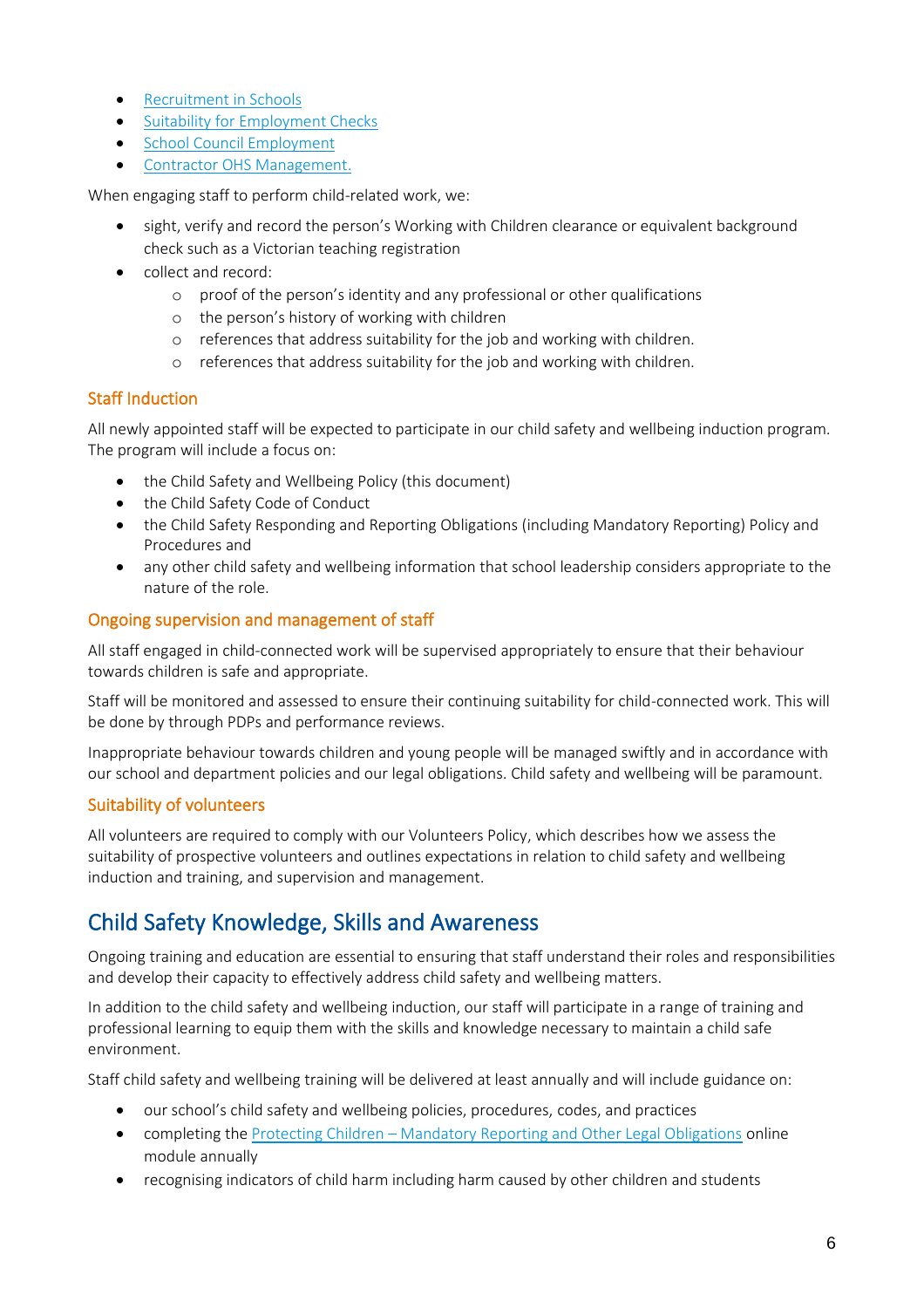- responding effectively to issues of child safety and wellbeing and supporting colleagues who disclose harm
- how to build culturally safe environments for children and students
- information sharing and recordkeeping obligations
- how to identify and mitigate child safety and wellbeing risks in the school environment.

Other professional learning and training on child safety and wellbeing, for example, training for our volunteers, will be tailored to specific roles and responsibilities and any identified or emerging needs or issues.

#### School Council Training and Education

To ensure our school council is equipped with the knowledge required to make decisions in the best interests of student safety and wellbeing, and to identify and mitigate child safety and wellbeing risks in our school environment, the council is trained at least annually. Training includes guidance on:

- individual and collective obligations and responsibilities for implementing the Child Safe Standards and managing the risk of child abuse
- child safety and wellbeing risks in our school environment
- Peter Lalor Secondary College child safety and wellbeing policies, procedures, codes and practices

# Complaints and Reporting Processes

Peter Lalor Secondary College fosters a culture that encourages staff, volunteers, students, parents, and the school community to raise concerns and complaints. This makes it more difficult for breaches of the code of conduct, misconduct or abuse to occur and remain hidden.

We have clear pathways for raising complaints and concerns and responding and this is documented in our school's Complaint Policy. The Complaints Policy can be found at.

If there is an incident, disclosure, allegation or suspicion of child abuse, all staff and volunteers (including school council employees and homestay providers) must follow our Child Safety Responding and Reporting Obligations Policy and Procedures. Our policy and procedures address complaints and concerns of child abuse made by or in relation to a child or student, school staff, volunteers, contractors, service providers, visitors or any other person while connected to the school.

As soon as any immediate health and safety concerns are addressed, and relevant school staff have been informed, we will ensure our school follows:

- the [Four Critical Actions](https://www.education.vic.gov.au/Documents/about/programs/health/protect/FourCriticalActions_ChildAbuse.pdf) for complaints and concerns relating to adult behaviour towards a child
- the [Four Critical Actions: Student Sexual Offending](https://www.education.vic.gov.au/school/teachers/health/childprotection/Pages/stusexual.aspx) for complaints and concerns relating to student sexual offending

Our Student Wellbeing and Engagement Policy and Bullying Prevention Policy cover complaints and concerns relating to student physical violence or other harmful behaviours.

# Communications

Peter Lalor Secondary College is committed to communicating our child safety strategies to the school community through:

- ensuring that key child safety and wellbeing policies are available on our website including the Child Safety and Wellbeing Policy (this document), Child Safety Code of Conduct, and the Child Safety Responding and Reporting Obligations (including Mandatory Reporting) Policy and Procedure
- displaying PROTECT posters around the school
- updates in our Compass Newsfeed
- ensuring that child safety is a regular agenda item at school leadership meetings, staff meetings and school council meetings.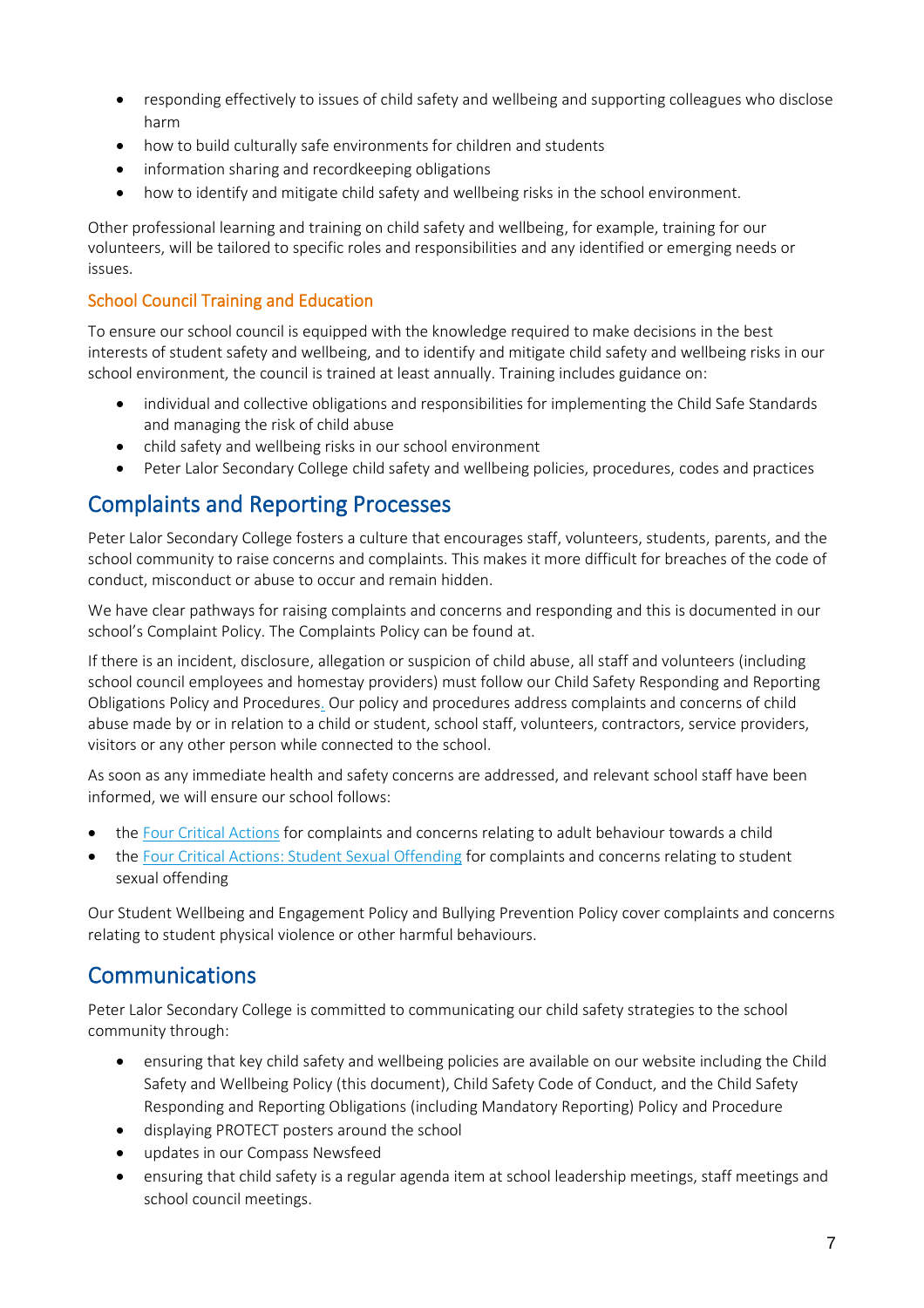# Privacy and Information sharing

Peter Lalor Secondary College collects, uses, and discloses information about children and their families in accordance with Victorian privacy laws, and other relevant laws. For information on how our school collects, uses and discloses information refer to: [Schools' Privacy Policy](https://www.education.vic.gov.au/Pages/schoolsprivacypolicy.aspx).

### Records management

We acknowledge that good records management practices are a critical element of child safety and wellbeing and manage our records in accordance with the Department of Education and Training's policy: [Records Management](https://www2.education.vic.gov.au/pal/records-management/policy) – School Records

### Review of child safety practices

At Peter Lalor Secondary College, we have established processes for the review and ongoing improvement of our child safe policies, procedures, and practices.

We will:

- review and improve our policy every 2 years or after any significant child safety incident
- analyse any complaints, concerns, and safety incidents to improve policy and practice
- act with transparency and share pertinent learnings and review outcomes with school staff and our school community.

### Related policies and procedures

This Child Safety and Wellbeing Policy is to be read in conjunction with other related school policies, procedures, and codes. These include our:

- Bullying Prevention Policy
- Child Safety Responding and Reporting Obligations Policy and Procedures
- Child Safety Code of Conduct
- Complaints Policy
- Digital Learning Policy
- Inclusion and Diversity Policy
- Student Wellbeing and Engagement Policy
- Visitors Policy
- Volunteers Policy

#### Related Department of Education and Training policies

- [Bullying Prevention and Response Policy](https://www2.education.vic.gov.au/pal/bullying-prevention-response/policy)
- [Child and Family Violence Information Sharing Schemes](https://www2.education.vic.gov.au/pal/information-sharing-schemes/policy)
- [Complaints Policy](https://www2.education.vic.gov.au/pal/complaints/policy)
- [Contractor OHS Management Policy](https://www2.education.vic.gov.au/pal/contractor-ohs-management/policy)
- [Digital Learning in Schools Policy](https://www2.education.vic.gov.au/pal/digital-learning/policy)
- [Family Violence Support](https://www2.education.vic.gov.au/pal/family-violence-support/policy)
- [Protecting Children: Reporting Obligations Policy](https://www2.education.vic.gov.au/pal/protecting-children/policy)
- [Policy and Guidelines for Recruitment in Schools](https://www2.education.vic.gov.au/pal/recruitment-schools/policy-and-guidelines)
- [Reportable Conduct Policy](https://www2.education.vic.gov.au/pal/reportable-conduct-scheme/policy)
- Student [Wellbeing and Engagement Policy](https://www2.education.vic.gov.au/pal/student-engagement/policy)
- [Supervision of Students Policy](https://www2.education.vic.gov.au/pal/supervision-students/policy)
- [Visitors in Schools Policy](https://www2.education.vic.gov.au/pal/visitors/policy)
- [Volunteers in Schools Policy](https://www2.education.vic.gov.au/pal/volunteers/policy)
- [Working with Children and other Suitability Checks for School Volunteers and Visitors](https://www2.education.vic.gov.au/pal/suitability-checks/policy)